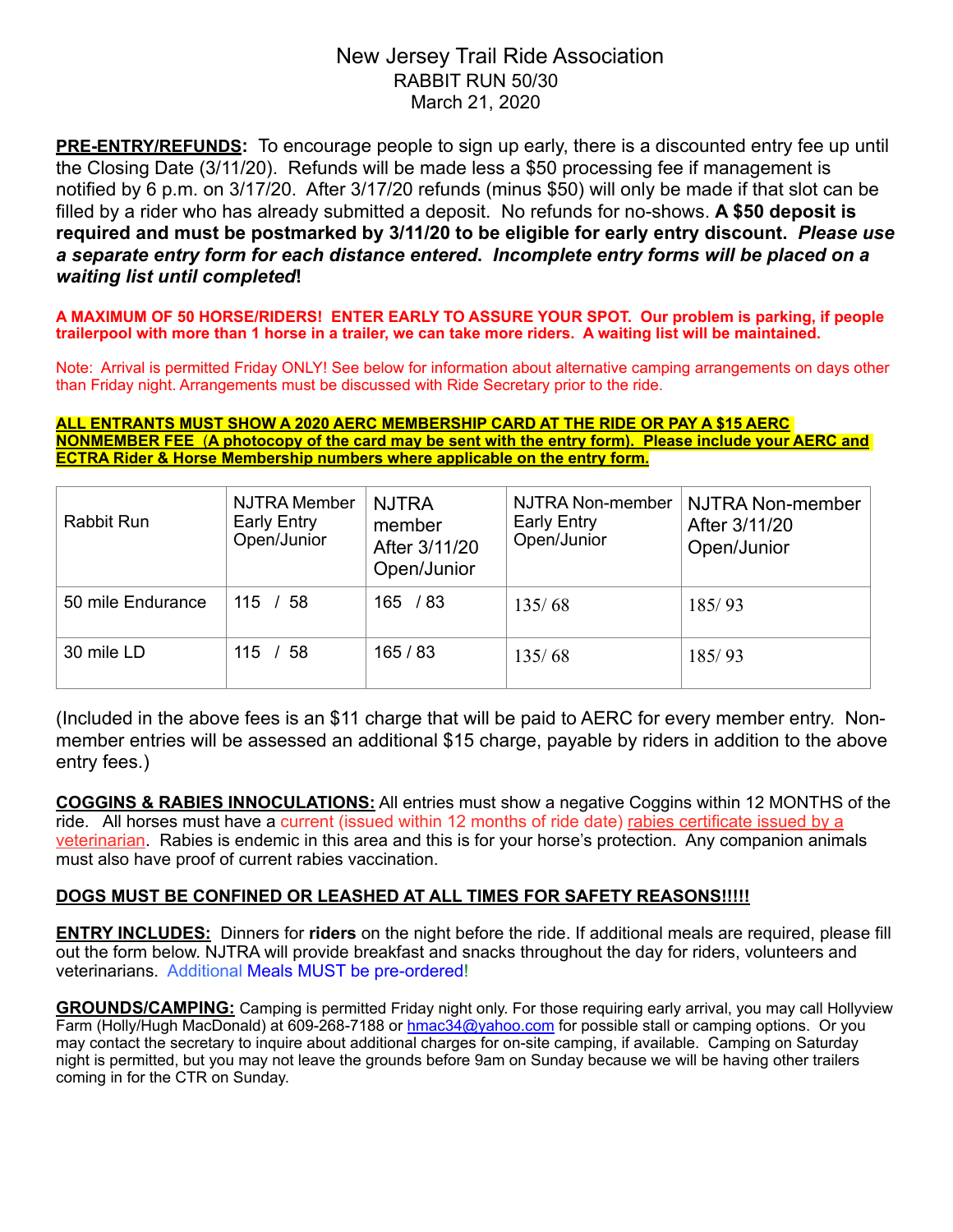**STABLING:** Riders are responsible for properly securing their horses at the ride site. With regard to electric fences, bear in mind that many horses will be blanketed at this time of year and are not likely to feel the electric through the blanket. The NJTRA board strongly advises that your top electric tape be about nose height to your horse (about 4 feet). Inadequate horsemanship in stabling has lead to several instances of loose horses in past years. Management reserves the right to ask any rider to leave without entry fee refund if proper stabling is not maintained. Corral panels are available for rent at \$10/panel [each 12' long x 5' high] on a first paid reservation basis.. Please submit the Corral Panel Rental form, with payment in full, to the Ride Sec. no later 3/14/19. Corral set-up is rider's responsibility.

**TRAIL:** The footing is sandy, with some areas of deep, sugar sand. Water on trail can be deep depending on weather preceding the ride. Trails will be both single-track fire trails, as well as wide trails/sandy roads where good time can be made.

**RIDE BRIEFING:** This will be held on Friday night after dinner and vetting. Ride briefing will start at approximately 6:30 p.m.

**FARRIER:** A farrier will be available at rider expense. PLEASE... before leaving the ride make arrangements for payment of any veterinary and/or farrier expenses incurred.

**VETTING:** Pre-ride vetting will be done for horses on Friday, 3/20/20 starting as soon as vets arrive and continuing until sunset or dinner. **All horses must be vetted the day before the ride!** 

**AERC WEIGHT DIVISIONS:** Determined by combined weight of rider and tack at the start of ride season. **FEATHERWEIGHT:** to 160 lbs. **LIGHTWEIGHT:** 161 – 185 lbs. **MIDDLEWEIGHT:** 186-210 lbs. **HEAVYWEIGHT:** over 211 lbs.

**AWARDS:** Best Condition, Top Ten, Completion.

**COMPLETION TIMES:** 12 hours, including all holds, is allowed for completion of 50 miles. 7.25 hours, including all holds, is allowed for completion of 30 miles.

**VETERINARIANS:** Dr. Nick Kohut, Dr. Art King, and Dr. Kelly Corcoran as treatment vet.

**ASTM/SEI** helmets are required by all riders and must be properly fastened when mounted.

**JUNIOR RIDERS**: Juniors under the age of 16 must ride with their sponsor at all times. If the sponsor must withdraw, the junior must also withdraw unless another sponsor can be found. All junior riders, regardless of age, who do not have 500 mi. of competition completed, must also ride with a sponsor and withdraw if the sponsor withdraws unless another sponsor can be found.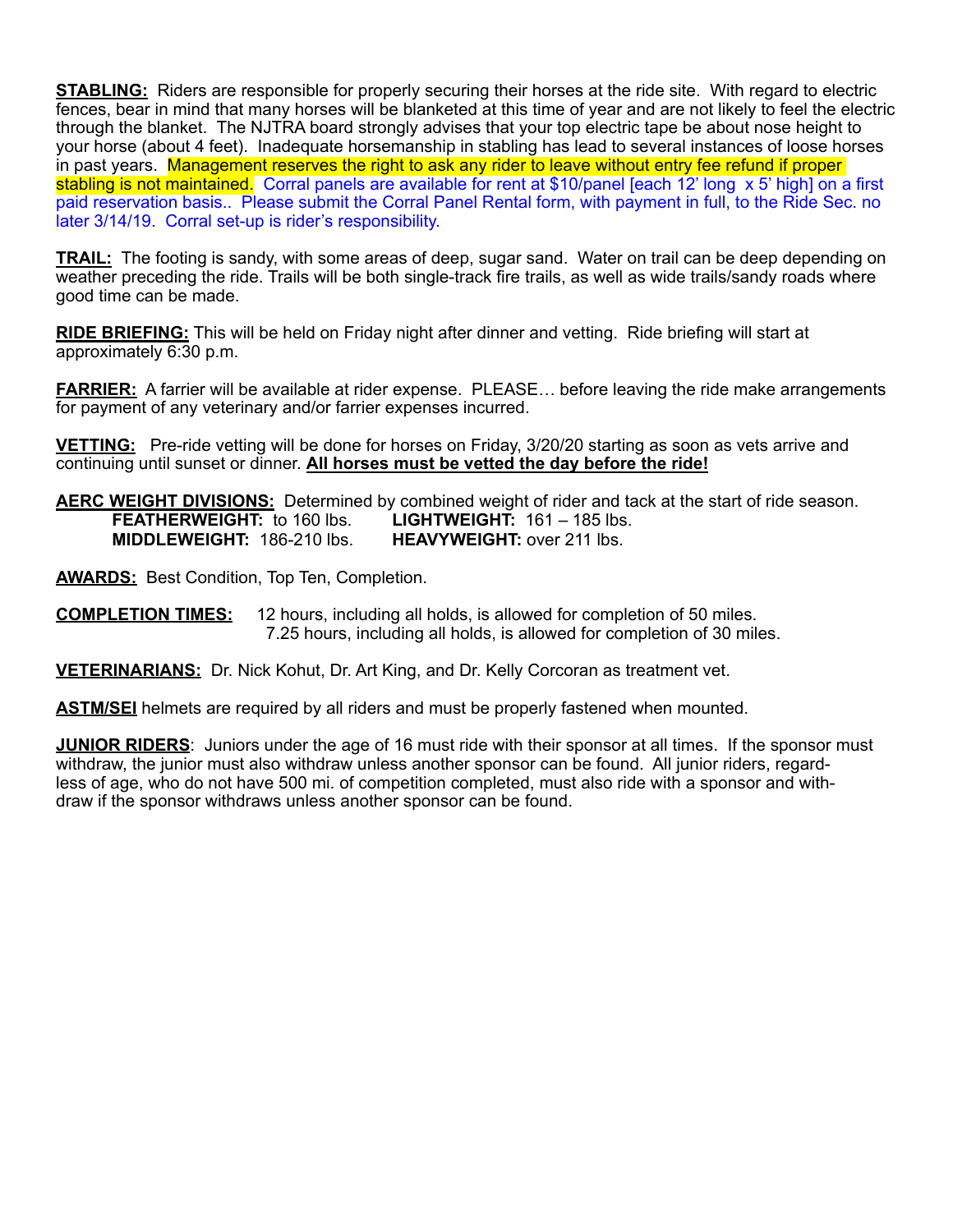## **DIRECTIONS TO RIDE SITE**: BBB Gun Club & Northbranch Gun Club, 180 City Line Rd, Pemberton, NJ 08015 **DO NOT FOLLOW GPS COORDINATES**

From the West: Take the route of your choice (ie Rtes. 196, 295 etc) to Route 70 E and head East to the junctions of Rtes. 70 & 72. This is called the Four Mile Circle. From the circle, continue on Rte. 70 E for approx 6.5 miles and turn right to Pasadena Road (please use only this road to enter). Mile Marker 32.5

You will now be on dirt roads. Go straight for 2 miles. You will be driving between the cranberry bogs—enjoy the view!!! Confidence markers will be posted. This road intersects with City Line Road (street sign); turn right and travel 0.9 miles to BBB Gun Club on the right. You will be instructed where to park depending on your day of departure.

From the East: Take the route of your choice (ie Rte. 9, Garden State Pkwy, etc.) to Rte. 70 W and head West to the junction of Rtes. 70, 530 & 539 (Exxon, Wawa & traffic light). From the junction continue West on Rte. 70 for approximately 6 miles and turn left to Pasadena Road (please use only this road to enter). Mile Marker 32.5

You will now be on dirt roads. Go straight for 2 miles. You will be driving between the cranberry bogs—enjoy the view!!! Confidence markers will be posted. This road intersects with City Line Road (street sign); turn right and travel 0.9 miles to BBB Gun Club on the right. You will be instructed where to park depending on your day of departure.

### **RIDE SECRETARY: Any Questions or additional ride information:**

.

 **Lucha Malato 19 Winchester Drive Califon, NJ 07830 201-970-6888** [LuchaMalato@gmail.com](mailto:LuchaMalato@gmail.com)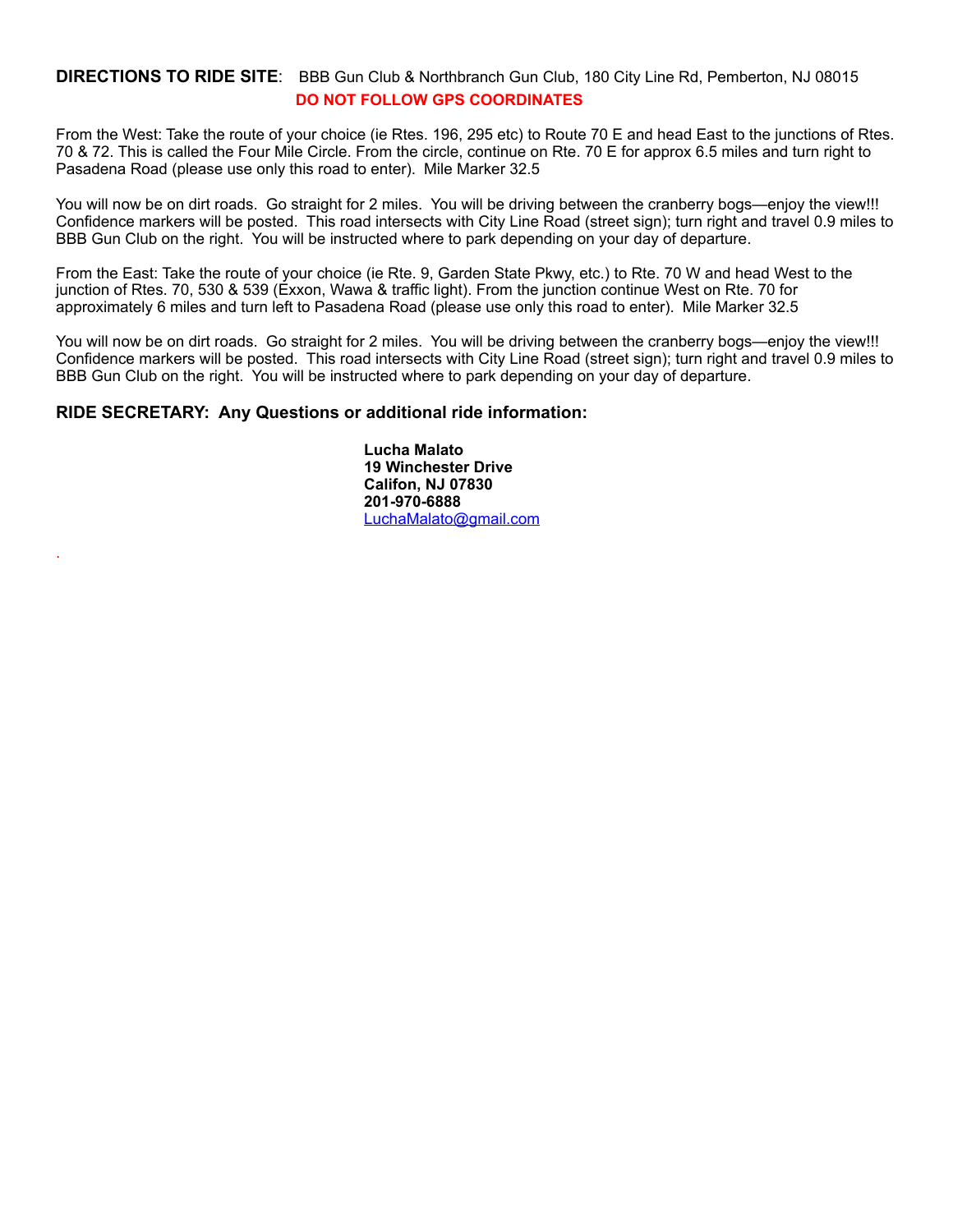### **(Be sure to submit both pages of entry form.)**

### **DO NOT WRITE HERE**

| NAME                                                              |                                                                                                                    |  |
|-------------------------------------------------------------------|--------------------------------------------------------------------------------------------------------------------|--|
|                                                                   |                                                                                                                    |  |
| STATE_______________ZIP    PHONE(______)         EMAIL            | (PLEASE PRINT EMAIL CLEARLY)                                                                                       |  |
| RIDER (Please Circle One): Senior Junior                          | If Junior, age as of March 23, 2019                                                                                |  |
|                                                                   | AERC MEMBER Y / N AERC RIDER#________________AERC HORSE#___________________AERC OWNER'S# (if different from rider) |  |
| AERC Wt. DIV. (circle one): HW(211+) MW(186-210) LW(161-185)      | FW(<160)                                                                                                           |  |
| NJTRA MEMBER Y / N ECTRA MEMBER Y / N ECTRA RIDER # ECTRA HORSE # |                                                                                                                    |  |
|                                                                   |                                                                                                                    |  |
|                                                                   |                                                                                                                    |  |
|                                                                   |                                                                                                                    |  |
| <b>OWNER ADDRESS</b>                                              |                                                                                                                    |  |
|                                                                   |                                                                                                                    |  |

Parking will be tight and we can take more riders if they trailer together. HOW MANY HORSES WILL YOU BRING IN YOUR TRAILER?

If more than one, please list other riders

**PRE-ENTRY:** See Table below for fees and fill out as indicated. After 3/11/20, a surcharge applies. Refunds will be made less a \$50 processing fee if management is notified by 6 p.m. on 3/17/20. No refunds for no-shows.

**A \$50 deposit is required for each ride entered. To avoid the surcharge entries must be postmarked by 3/11/20. Make checks payable to NJTRA. Space is limited and the ride will be limited to 50 riders total, after which entries go on a waiting list. Our problem is parking. If people carpool with more than 1 horse in a trailer, we can take more than 50 riders.** 

#### **ALL RIDERS MUST SHOW A 2020 AERC MEMBERSHIP CARD AT THE RIDE OR PAY A \$15 AERC NONMEMBER FEE.** (**A photocopy of the card may be sent with the entry form).**

**MEALS**: *Riders* will be served a hot meal the night before the ride. Snacks/breakfast available for volunteers, vets, and riders. To order additional meals for your crew use the order form attached to the Rabbit Run Information Sheet. All meals must be pre-ordered by 3/14/20 with payment in full due at that time.

**CORRALS**: Corral panels are available for rent at \$10/panel [each 12' long x 5' high] on a first paid reservation basis..<br>Use the order form attached to the Rabbit Run Information Sheet. Orders must be received, with paym 3/14/20.

**COGGINS/RABIES:** A Coggins and Veterinarian Rabies Certificates (within 12 months of ride date) REQUIRED – NO EXCEPTIONS. All companion animals must have proof of current rabies vaccination. All dogs MUST be kept on a leash – no exceptions.

|                                         | <b>Early Entry</b><br><b>NJTRA Member</b><br>(Sr/Jr) | After 3/11/20<br><b>NJTRA Member</b><br>(Sr/Jr) | <b>Early Entry</b><br><b>NJTRA Non-member</b><br>(Sr/Jr) | After 3/11/20<br><b>NJTRA Non-member</b><br>(Sr/Jr) | $Cost($ \$) |
|-----------------------------------------|------------------------------------------------------|-------------------------------------------------|----------------------------------------------------------|-----------------------------------------------------|-------------|
| March 21, 2020                          |                                                      |                                                 |                                                          |                                                     |             |
| 50 mile endurance                       | \$115(Sr) / 58(Jr)                                   | \$165 (Sr) / 83 (Jr)                            | \$135(Sr) / 68(Jr)                                       | \$185(Sr) / 93(Jr)                                  | \$          |
| 30 mile LD                              | \$115(Sr) / 58(Jr)                                   | \$165 (Sr) / 83 (Jr)                            | \$135(Sr) / 68(Jr)                                       | \$185(Sr) / 93(Jr)                                  | \$          |
| <b>AERC Non-Member</b><br>Fee \$15/ride |                                                      |                                                 |                                                          |                                                     | \$          |
| <b>Total Due</b>                        |                                                      |                                                 |                                                          |                                                     | \$          |

(Included in the above fees is an \$11 charge that will be paid to AERC for every member entry. Non-member entries will be assessed an additional \$15 charge, payable by non-member riders in addition to the above entry fees.) **Make checks payable to NJTRA.**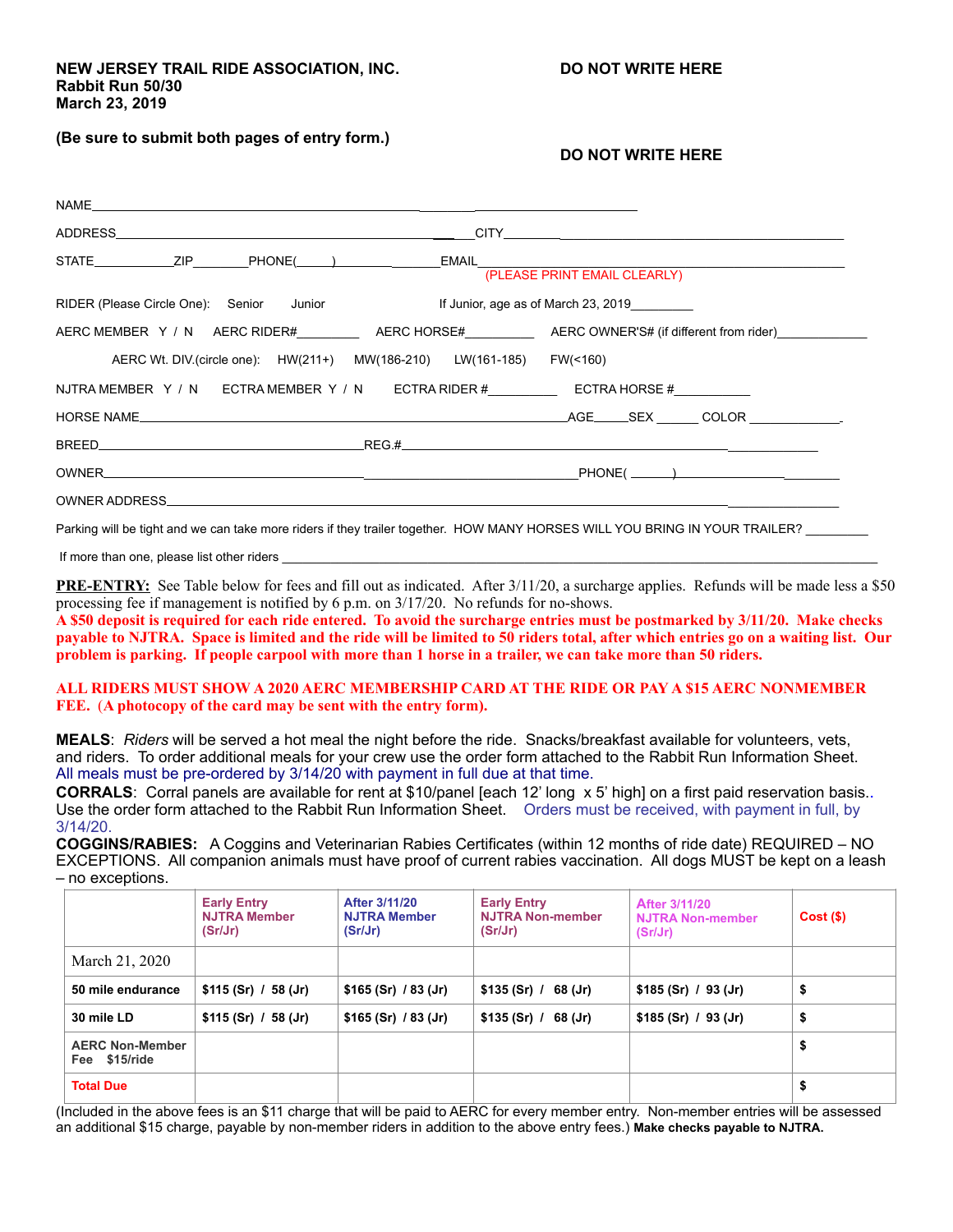## **PLEASE READ CAREFULLY AND SIGN THE FOLLOWING RELEASE:**

The undersigned, in consideration of accepting this entry, does hereby, for himself, his heirs, executors, and administrators, waive and release the NEW JERSEY TRAIL RIDE ASSOCIATION, INC. and all individual members thereof, the EASTERN COMPETITIVE TRAIL RIDE ASSOCIATION, AMERICAN ENDURANCE RIDE CONFERENCE, and all other persons regardless of their capacity in any way connected with the event described herein, their representatives, heirs, executors, administrators, and assigns from any and all right, claim or liability for damages or for any and all injuries and death that may be sustained by me including injuries and death to animals, or from any and all claims of any kind or nature that I might have. Further, I do hereby acknowledge that said release will extend to any accidents, damages, or claims arising out of my entry caused by my own act or the acts of anyone or any animal within my control. Management reserves the right to deny entry to any of its events.

#### **RIDERS UNDER THE AGE OF 18 MUST COMPLETE THE FOLLOWING AND HAVE SIGNED BY PARENT OR GUARDIAN:**

Riders aged 11 years and under must ride with their senior sponsor throughout the entire ride and must withdraw from the ride if the senior sponsor withdraws, unless a replacement from the open division is found.

AGE BIRTH DATE SPONSOR

#### **WARNING: UNDER NEW JERSEY LAW, AN (EQUINE) EQUESTRIAN AREA OPERATOR IS NOT LIABLE FOR AN INJURY TO OR DEATH OF A PARTICIPANT IN EQUINE 'ANIMAL' ACTIVITIES RESULTING FROM THE INHERENT RISKS OF EQUINE 'ANIMAL' ACTIVITIES, PERSUANT TO PL1997, CHAPTER 287, SENATE NUMBER 282 APPROVED JANUARY 8, 1998**.

**All riders, drivers, and grooms are required to wear a protective ASTM/SEI certified equestrian helmet meeting standard F11.63 with fastened chin strap throughout the ride.** I do acknowledge that I have read the foregoing paragraph and know and understand the contents thereof and agree to abide by all rules and regulations of the ride sponsored by the NEW JERSEY TRAIL RIDE ASSOCIATION, INC, the EASTERN COMPETITIVE TRAIL RIDE ASSOCIATION, and the AMERICAN ENDURANCE RIDE CONFERENCE.

 I consent to drug testing requirements according to ECTRA/AERC regulations and at the discretion of NJTRA, INC. Ride Management.

| RIDER'S SIGNATURE         |                                              | DATE        |
|---------------------------|----------------------------------------------|-------------|
| <b>OWNER'S SIGNATURE</b>  |                                              | <b>DATE</b> |
| <b>PARENT'S SIGNATURE</b> |                                              | DATE        |
|                           | Required for all riders under the age of 18) |             |

NJTRA encourages family participation at all events and can use the support of "helping hands" to ensure a safe, enjoyable Ride. Areas of need include (but are not limited to) water crew, P&R crew, trail hospitality, grounds upkeep/ cleanup, message runners / go-fers, radio crew, road crossing spotters, and junior membership helpers. Please list anyone accompanying you who would be willing to help with event jobs (in general or a specific job), when possible

#### **EMERGENCY CONTACT PERSON (NOT AT THIS EVENT)**

 $\overline{a}$ 

Name: Phone: Phone: ()

TO SECURE PLACEMENT IN THIS EVENT, PLEASE COMPLETE THIS FORM IN ITS ENTIRETY AND ENCLOSE A COGGINS and VETERINARIANS RABIES CERTIFICATE (within 12 months of ride) AND A CHECK MADE PAYABLE TO NJTRA. Remember to also submit any additional meal or panel requests using forms found below.

**Send Form to be received before March 16 to: Lucha Malato** 

 **19 Winchester Drive Califon, NJ 07830 201-970-6888**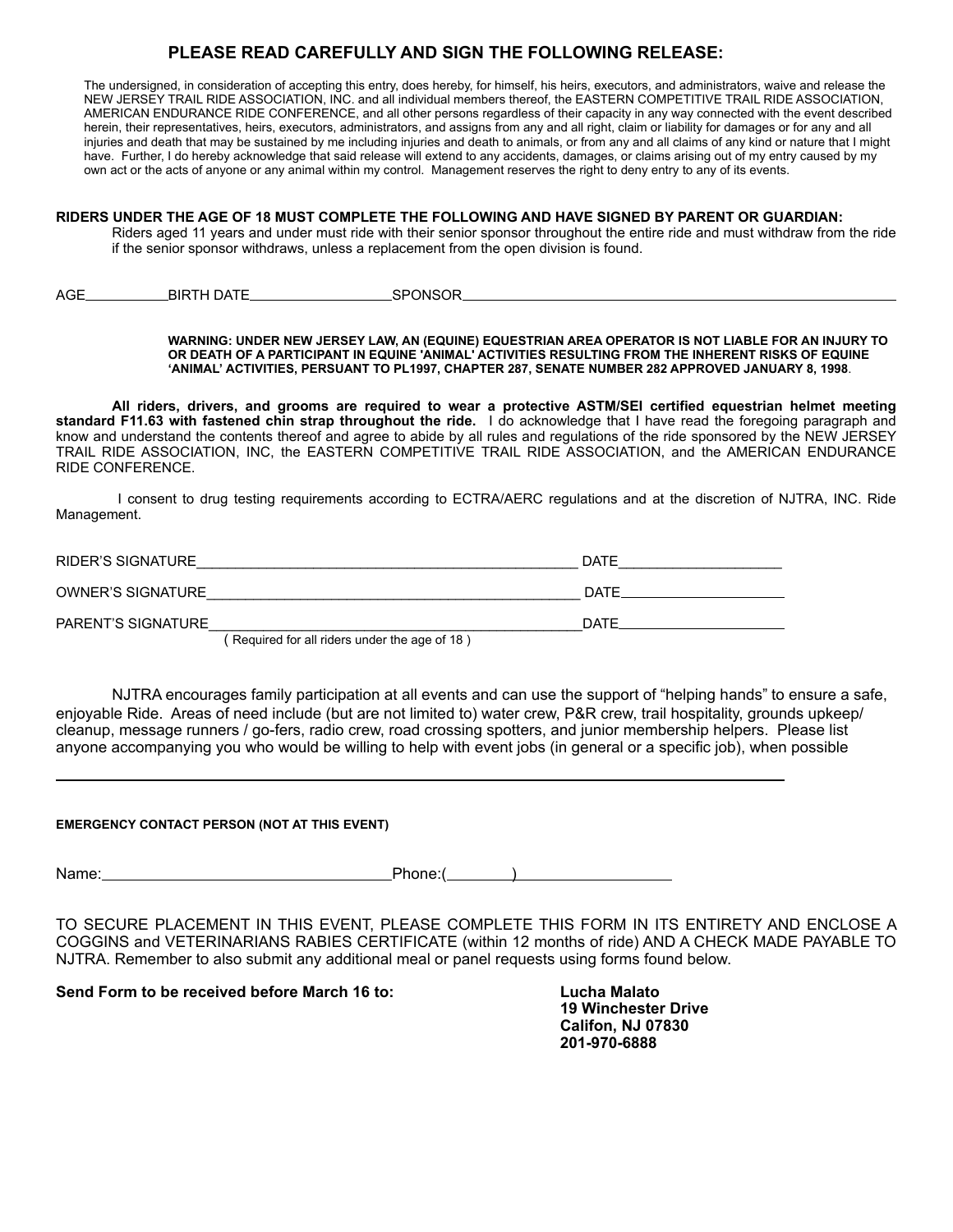**NJTRA RABBIT RUN 50/30 March 21, 2020** 

## **ADDITIONAL MEALS FORM**

**Meals:** *Provided for riders as part of entry fee*. **Saturday riders get a meal on Friday night. If you wish to purchase additional meals for your crew and other members of your party, please fill out the form below and send it in with your entry form. The cost is \$12.00 per person if purchasing additional meals.** *Make checks payable to NJTRA***. There are no refunds for meals unless management is notified before 6 p.m. on 3/16/20.** 

*This form and payment in full must be in the hands of the Ride Sec. no later than March 14, 2020 ALL MEALS MUST BE PRE-ORDERED!* 

| <b>Email</b>                                   | Phone: _________________________                                                              |  |
|------------------------------------------------|-----------------------------------------------------------------------------------------------|--|
| Number of additional meals @ \$12/person: Fri. |                                                                                               |  |
| Total Due: <u>___________________</u>          |                                                                                               |  |
| Make checks payable to NJTRA                   |                                                                                               |  |
| Send Form to be received before March 14 to:   | <b>Lucha Malato</b><br><b>19 Winchester Drive</b><br><b>Califon, NJ 07830</b><br>201-970-6888 |  |